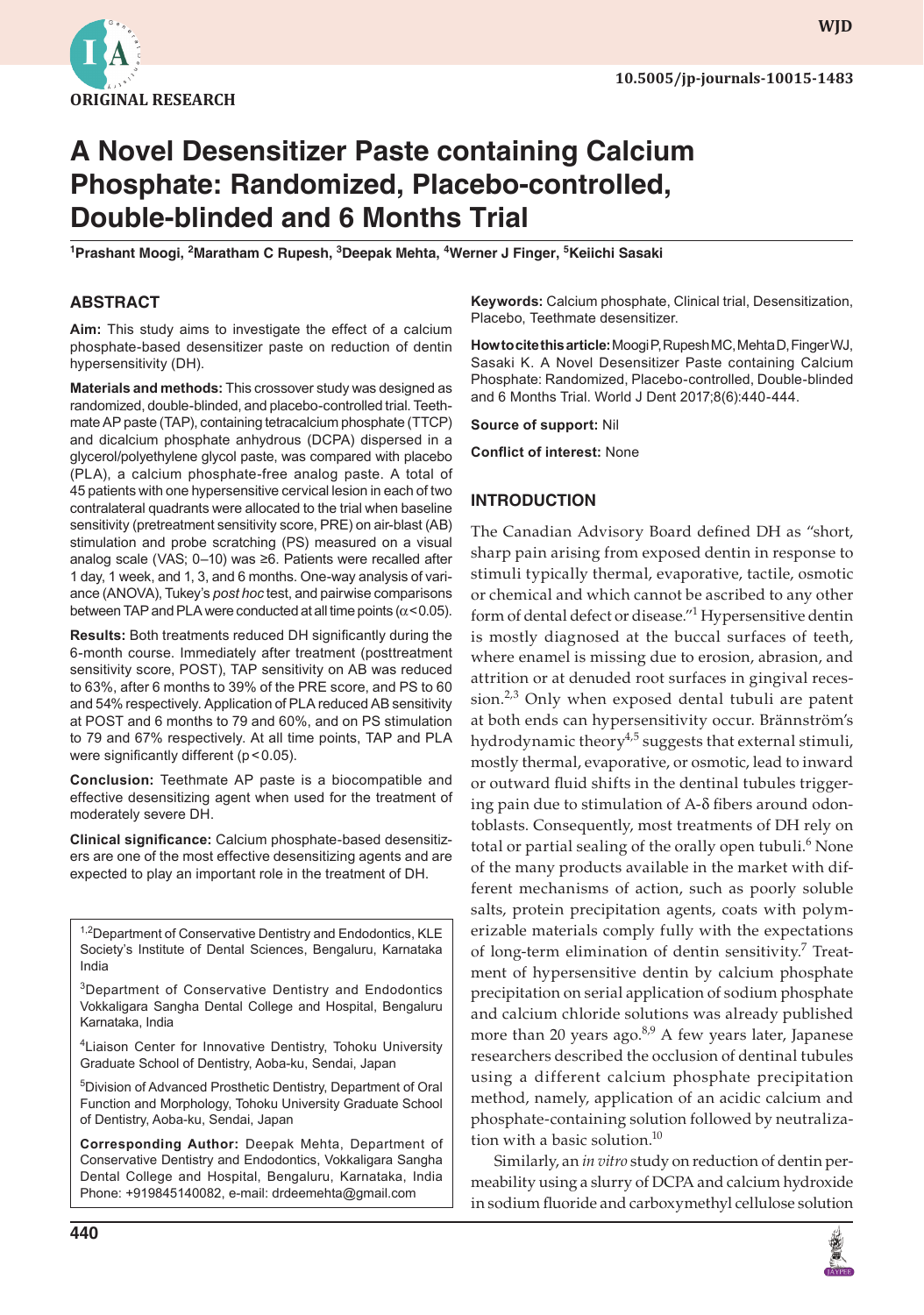proved that fluoride-containing hydroxyapatite was precipitated on dentin, partly obturating dentin tubules, and thus reducing the hydraulic conductance of dentin.<sup>11</sup> Recently, calcium phosphate-containing desensitizers, a spin-off from calcium phosphate cements,<sup>12</sup> were commercialized as powder–liquid mixture and as a paste compound. These have gained considerable professional interest, not least due to their high biocompatibility.<sup>13</sup> Main components are TTCP  $(Ca_4[PO_4]_2O)$  and DCPA  $(CaHPO<sub>4</sub>)$  that are eventually transformed in aqueous environment to hydroxyapatite (HA:  $\text{Ca}_{10}\text{[PO}_4\text{]}_6\text{[OH]}_2\text{)}^{12}$ which is the principal mineral in enamel and dentin. Phase transformation by dissolution-precipitation is the basic reaction mechanism. In aqueous environment, TTCP and DCPA dissolve and supply  $Ca_2^+$  and  $PO_{43}^{-14}$ Since this solution is supersaturated with respect to

apatite, the less-soluble compound HA is precipitated. Furthermore, due to supersaturation of human saliva with calcium phosphate salts, continuously new HA crystals are precipitated.<sup>15-17</sup> When such phosphatecontaining formulations are applied as dentin desensitizers, several *in vitro* studies<sup>18-20</sup> have proven their efficacy in partially occluding dentinal tubules. So far, there are only two clinical reports published in international literature that underline the potential of these compounds as reasonably effective desensitizing agents.<sup>21,22</sup> In a previous study, the paste product (TAP; Kuraray Noritake, Dental Inc., Okayama, Japan) was applied for 30 seconds with a rotating rubber cup at 1,000 rpm according to the primary instructions of the manufacturer and compared with distilled water as placebo, applied with a microbrush.22 In this study, a possible overlying burnishing effect on dentin, caused by the rubber cup application, might have confounded the effect of the calcium phosphate compound's desensitizing action. In the meantime, the modified final manufacturer instructions claim two consecutive 20-second applications with a rubber cup at 500 rpm.

Therefore, following the final manufacturer application instructions, the aim of the present clinical trial was to evaluate the effect of TAP on reduction of DH in a randomized controlled trial compared with an analog placebo paste devoid of the active TAP ingredients.

The null hypothesis was that there was no difference in sensitivity reduction after TAP and placebo paste application respectively.

#### **MATERIALS AND METHODS**

# **Study Design**

This trial was designed as a randomized, placebo-controlled, double-masked, and split-mouth study, to evaluate the effects of TAP paste (Kuraray Noritake, Dental Inc., Okayama, Japan. Batch #: 140829; expiry: 2016-01) compared with placebo gel (PLA; provided by Kuraray Noritake. Batch #: 3P0001; expiry: 2016-07) on desensitization of noncarious buccal cervical lesions of teeth.

The guidelines for the design and conduct of clinical trials on DH were followed during planning and execution of the study.<sup>22</sup> Approval for this clinical investigation was obtained from the Ethics Committee of the local University Review Board (KLE Society's Institute of Dental Sciences; Approval: EC/KLESDC-065, 16/10/2014). The study was conducted in agreement with the principles of the Declaration of Helsinki (World Medical Association Declaration of Helsinki, 2008). All patients allocated to this trial signed an informed consent form after receiving thorough verbal and written information regarding possible benefits and risks of the treatments. Patients were informed that one of the compounds to be tested is a placebo.

#### **Materials**

The TAP paste is a desensitizer compound for topical application on hypersensitive dentin. The paste components are TTCP, DCPA, and NaF (sodium fluoride) in glycerol and polyethylene glycol and a thickener. Placebo is an analog paste omitting the active components of TAP.

#### **Methods**

Patients for this study were recruited from the Department of Conservative Dentistry and Endodontics, KLE Institute of Dental Sciences, Bengaluru, India. The main inclusion criterion was the presence of one hypersensitive tooth with a sensitive buccal cervical dentin site in each of two contralateral quadrants in the upper or lower jaw responding with score ≥6 on a 10 cm long VAS.

Two proficient dentists screened 72 patients with exposed dentin due to gingival retraction, self-reporting cervical sensitivity on cold stimuli, and/or mechanical irritation experienced during toothbrushing for eligibility to this trial.

Exclusion criteria were systemic diseases, pulpitis, carious lesions, defective restorations, cracked enamel, active periodontal disease, medication with analgesic drugs, pregnant or lactating women, and professional desensitizing treatment received during the preceding 3 months.

Pretreatment sensitivity scores in response to the following two stimuli were determined from possible candidates. First, DH was assessed using a cold AB stimulus (2-second AB, approximately 40 psi, from a dental syringe directed perpendicular to the lesion surface at 0.5 cm distance) shielding neighboring teeth with cotton rolls.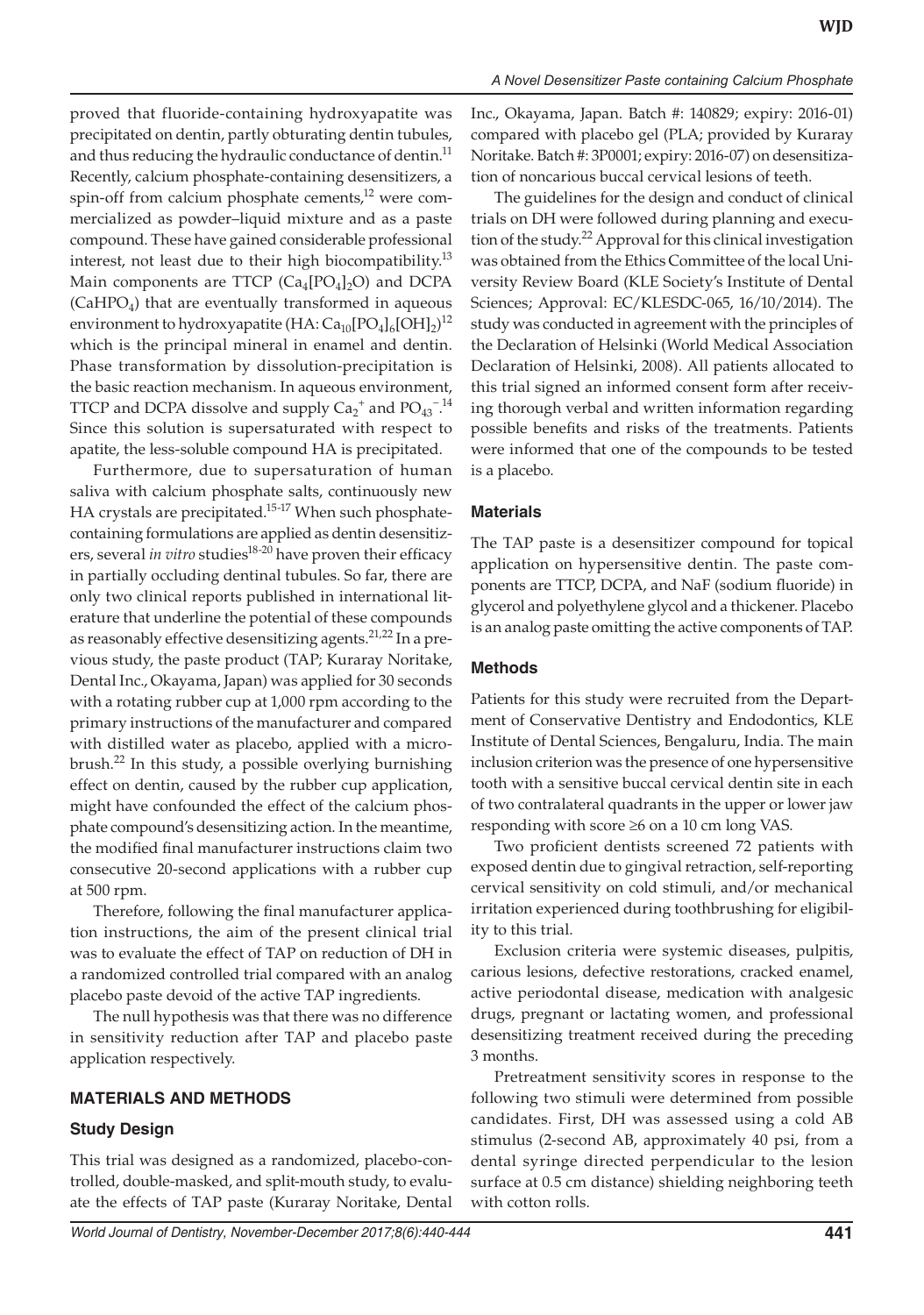Patients were asked to point on the VAS scale (no  $pain = 0$ , worst pain =  $10$  cm) to the nearest full centimeter number describing their pain perception. A tactile stimulus was applied 5 minutes later, running a sharp dental explorer across the cervical area of the teeth in horizontal and vertical directions at a relatively mild probing force PS, and the patients were asked again to describe the VAS pain score experienced. Finally, 45 patients with one sensitive tooth in each of two quadrants, responding to both stimuli with VAS score ≥6 and fulfilling the criteria mentioned earlier, were allocated to the trial (PRE). Treatment of the selected tooth in each of the two quadrants was assigned by a randomization list produced on Research Randomizer Calculator (www.socialpsychology.org/randomizer.htm). Then, the operator cleaned the respective tooth with a wet cotton pellet and applied TAP or PLA using a soft rubber cup filled with the respective paste rotating at 500 rpm twice for 20 seconds each. Excess paste was rinsed off with water. Within 15 minutes after the treatment, the blinded investigator (DM) applied the same stimuli as above and registered the POST on a blank evaluation sheet, indicating the patient's number and the treated teeth only. All patients were recalled to the investigator for blinded sensitivity assessment after 1 day, 1 week, and 1, 3, and 6 months.

Sample size estimation was based on findings from a previous study<sup>21</sup> that showed a minimum significant difference of 1 in VAS. With a total of 45 patients entering this crossover repeated measures, the probability is 80% that the study will detect a treatment difference at a two-sided 0.05 significance level if the true difference in VAS scores between the treatments is 0.5, assuming that within-patient standard deviation of the response is 0.7. Statistical data were analyzed by one-way ANOVA,



**Graph 1:** Visual analog scale pain scores and standard deviations after stimulation with AB. Different lower and upper case letters denote significantly different time point groups for TAP and PLA respectively (p<0.05). PRE groups were not significantly different, whereas all other group comparisons between TAP and PLA were different (p<0.05)

**442**

followed by Tukey's multiple comparisons and two-tailed paired t-test. The level of statistical significance was set as  $\alpha \leq 0.05$  (IBM Statistical Package for the Social Sciences Statistics, version 21 for Macintosh).

#### **RESULTS**

All 45 patients allocated (30 females, 15 males) completed the 6-month trial. No adverse reactions were reported.

Table 1 summarizes the number of patients treated by age group and gender. Average age of the patients was 35.5, with a range of 27 to 45 years. From the 90 teeth treated, 14 were canines, 70 premolars, and 6 were molars.

Graph 1 shows the mean sensitivity scores and standard deviations on AB stimulation after application of TAP and PLA respectively, at baseline (PRE) and at the five recall time points.

Immediate reduction from baseline sensitivity (POST) was 37% for TAP and 21% for PLA, and at the final 6-month recall, it was 61 and 40% respectively. Apart from the PRE pain scores, at all other time points, the scores for TAP and PLA were significantly different  $(p < 0.05)$ .

According to one-way ANOVA (p < 0.001) and Tukey's *post hoc* test, the different upper- and lower-case letters in the graph denote time points that are significantly different  $(p < 0.05)$ .

Similarly, Graph 2 displays the mean VAS scores recorded on PS. Percentage decrease in scores from PRE

**Table 1:** Number of patients treated by age group (in years) and gender

| Gender | $21 - 30$ | $31 - 40$ | $41 - 50$ |
|--------|-----------|-----------|-----------|
| Female |           | 23        |           |
| Male   |           | 10        |           |
| Total  |           | 33        |           |
|        |           |           |           |



**Graph 2:** Visual analog scale pain scores and standard deviations after stimulation with PS. Different lower and upper case letters denote significantly different time point groups for TAP and PLA respectively (p<0.05). PRE groups were not significantly different, whereas all other group comparisons between TAP and PLA were different (p<0.05)

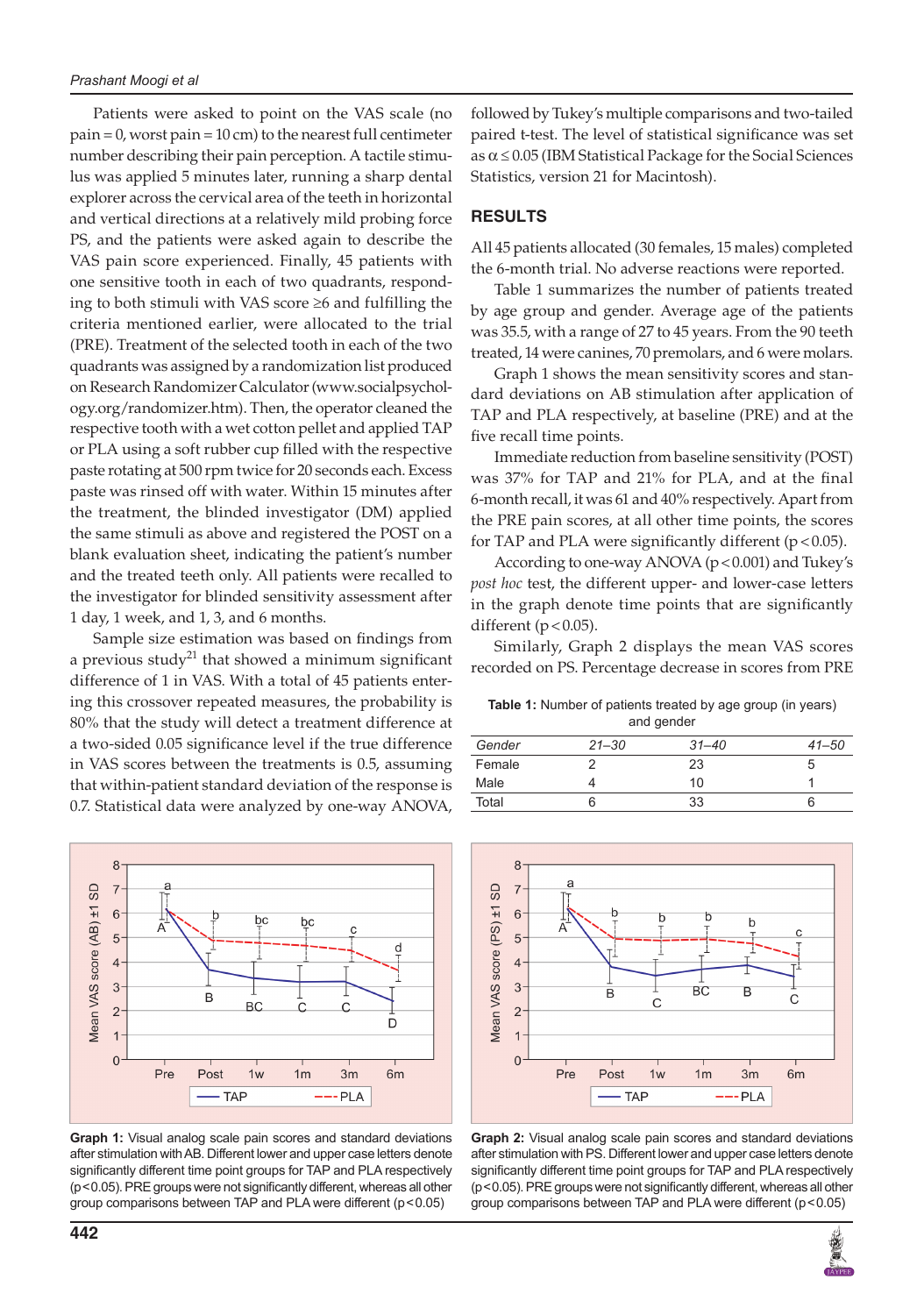sensitivity at POST and 6 months were 40 and 46% for TAP, and 21 and 33% for PLA. When separately analyzed with one-way ANOVA (p < 0.001) and Tukey's tests (upper- and lower-case letters) both treatments resulted in moderate reductions in sensitivity between POST and at 6-month recalls.

At all recalls, TAP scores were significantly smaller than PLA scores  $(p < 0.05)$ .

#### **DISCUSSION**

The null hypothesis that there was no difference in sensitivity reduction after TAP and PLA paste application must be rejected.

During the course of the study, TAP resulted in significantly lower pain scores than PLA at all time points. When compared with the data of a previous clinical trial, where TAP was applied with a rotating rubber cup once for 30 seconds and placebo which was distilled water was applied to the sensitive lesions for 30 seconds with a soaked microbrush, both showed striking similarity with the current results. $22,23$  The same operators and investigators as in this trial performed the previous trial at the same institution. Therefore, it may be concluded that the different modes of rubber cup application have a minor effect, if any, on desensitization obtained with TAP throughout the 6 months observation period.

Furthermore, comparison of the results obtained after placebo application, 30 seconds application of distilled water with a soaked microbrush, or twice 20 seconds application of the placebo paste in a rotating rubber cup was very similar.

After 6 months, the sensitivity on AB stimulation was reduced to 61% in the present and 54% in the previous trial. Thus, application of the paste with a rubber cup has apparently no major confounding effect on sensitivity that might hypothetically be caused by burnishing of the exposed dentin surface.

Application of TAP with a rotating rubber cup is, however, considered reasonable since the TTCP and DCPA particles dispersed in the carrier paste should be pushed or pressed into the open dentinal tubules for initial partial obturation. Then, as soon as the glycerol/ polyethylene glycol paste is rinsed off, the two calcium orthophosphate species are exposed to an aqueous environment, dentinal liquid from the one and saliva from the other aspect. Calcium and phosphate ions are dissolved, leading to oversaturation relative to less-soluble calcium phosphates, metastable intermediate precursor phases, and hydroxyapatite that are precipitated at nucleation sites, either neighboring apatite crystals from solid dentin or other inorganic and organic molecules.<sup>12,24,25</sup> The driving force for these reactions is the relative solubilities of the reactants and the resulting crystal products. Precipitation of precursor or apatite crystals decreases the concentration of  $Ca_2^+$  and  $PO_{43}^-$ , thus continuously dissolving the starting components TTCP and DCPA, unless the less-soluble phase is directly precipitated on and possibly overgrowing the primary calcium phosphate species. $14$  This reaction presumably leads to further obturation of the tubular entrances, a decrease in tubular liquid shifts on stimulation, and thus decreasing sensitivity by time as demonstrated in this study. It was not surprising that even placebo application resulted in significant decrease of sensitivity, as has been shown in previous investigations.<sup>22,23,26,27</sup>

Pain is a subjective phenomenon depending on emotional components. Natural remineralization processes from saliva in the mouth may also be responsible for spontaneous regression of the symptomatology. The balanced crossover design with repeated measures selected for this study seems to be the most appropriate model because each individual subject serves as his or her own control. Thus, the influence of confounding covariates is much reduced. Pain studies use changes in numerical value of VAS scores or score changes in percentage between pre and post medication as measures of success. It is, however, difficult to define at which percentage score reduction a treatment should be considered successful. It seems to be preferable to acknowledge the patient's perception as the deciding criterion for success. None among the 45 subjects in the present study asked for an alternative treatment, as warranted according to the patient consent form, if the patient requests. It should be kept in mind that the patients allocated to this trial were aware that one of the pastes administered was placebo. This might indicate that the subject's threshold for treatment acceptability is around 40% or even less in pain reduction relative to the moderate VAS pain score of around 6 at PRE, achieved with the placebo treatment.

In summary, it is concluded that topical treatment of moderate cervical dentin sensitivity with the calcium phosphate containing TAP paste is effective, meeting the patients' expectations and satisfaction. In particular, the high biocompatibility of this desensitizing agent and the suggested biomimetic mineralization process of exposed dentin are valuable features.

#### **ACKNOWLEDGMENTS**

The authors would like to thank all study participants for their cooperation. The authors gratefully acknowledge Kuraray Noritake Inc., for donation of the materials.

#### **REFERENCES**

1. Canadian Advisory Board on Dentin Hypersensitivity. Consensus-based recommendations for the diagnosis and management of dentin hypersensitivity. J Can Dent Assoc 2003 Apr;69(4):221-226.